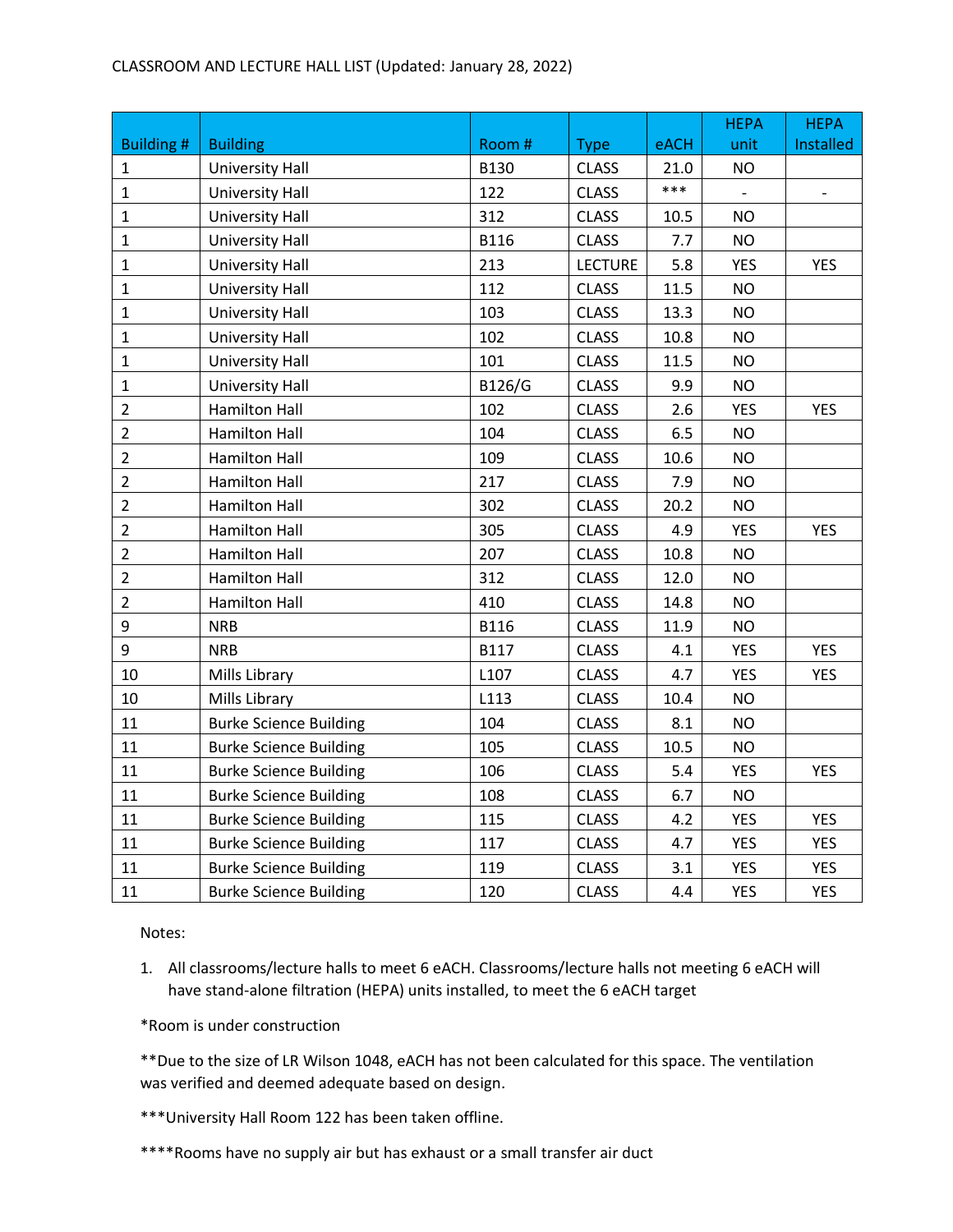| 11     | <b>Burke Science Building</b> | 121         | <b>CLASS</b>   | 4.1   | <b>YES</b> | <b>YES</b> |
|--------|-------------------------------|-------------|----------------|-------|------------|------------|
| 11     | <b>Burke Science Building</b> | 136         | <b>CLASS</b>   | 10.8  | <b>NO</b>  |            |
| 11     | <b>Burke Science Building</b> | 137         | <b>CLASS</b>   | 9.7   | <b>NO</b>  |            |
| 11     | <b>Burke Science Building</b> | 138         | <b>CLASS</b>   | 8.5   | <b>NO</b>  |            |
| 11     | <b>Burke Science Building</b> | 147         | <b>LECTURE</b> | 12.7  | <b>NO</b>  |            |
| 11     | <b>Burke Science Building</b> | 201         | <b>CLASS</b>   | 4.3   | <b>YES</b> | <b>YES</b> |
| 11     | <b>Burke Science Building</b> | 213         | <b>CLASS</b>   | 7.1   | <b>NO</b>  |            |
| 11     | <b>Burke Science Building</b> | 214         | <b>CLASS</b>   | 7.6   | <b>NO</b>  |            |
| 11     | <b>Burke Science Building</b> | 217         | <b>CLASS</b>   | 6.5   | <b>NO</b>  |            |
| 11     | <b>Burke Science Building</b> | 218         | <b>CLASS</b>   | $6.2$ | <b>NO</b>  |            |
| 11     | <b>Burke Science Building</b> | 241         | <b>CLASS</b>   | 9.5   | <b>NO</b>  |            |
| 11     | <b>Burke Science Building</b> | 244         | <b>CLASS</b>   | 11.6  | <b>NO</b>  |            |
| 11     | <b>Burke Science Building</b> | 249         | <b>CLASS</b>   | 7.5   | <b>NO</b>  |            |
| 11     | <b>Burke Science Building</b> | 315         | <b>CLASS</b>   | 12.3  | <b>NO</b>  |            |
| $11\,$ | <b>Burke Science Building</b> | 343         | <b>CLASS</b>   | 12.7  | <b>NO</b>  |            |
| 11     | <b>Burke Science Building</b> | 345         | <b>CLASS</b>   | 12.5  | <b>NO</b>  |            |
| 11     | <b>Burke Science Building</b> | 340A        | <b>CLASS</b>   | 7.2   | <b>NO</b>  |            |
| 11     | <b>Burke Science Building</b> | 340B        | <b>CLASS</b>   | 8.1   | <b>NO</b>  |            |
| 11     | <b>Burke Science Building</b> | B101        | <b>CLASS</b>   | 4.5   | <b>YES</b> | <b>YES</b> |
| 11     | <b>Burke Science Building</b> | B102        | <b>CLASS</b>   | 4.7   | <b>YES</b> | <b>YES</b> |
| 11     | <b>Burke Science Building</b> | B103        | <b>CLASS</b>   | 6.0   | <b>NO</b>  |            |
| 11     | <b>Burke Science Building</b> | <b>B110</b> | <b>CLASS</b>   | 5.4   | <b>YES</b> | <b>YES</b> |
| 11     | <b>Burke Science Building</b> | <b>B115</b> | <b>CLASS</b>   | 4.7   | <b>YES</b> | <b>YES</b> |
| 11     | <b>Burke Science Building</b> | <b>B116</b> | <b>CLASS</b>   | 4.2   | <b>YES</b> | <b>YES</b> |
| 11     | <b>Burke Science Building</b> | B132        | <b>CLASS</b>   | 4.9   | <b>YES</b> | <b>YES</b> |
| 11     | <b>Burke Science Building</b> | <b>B135</b> | <b>CLASS</b>   | 4.4   | YES        | <b>YES</b> |
| 11     | <b>Burke Science Building</b> | B136        | <b>CLASS</b>   | 5.8   | <b>YES</b> | <b>YES</b> |
| 11     | <b>Burke Science Building</b> | B138        | <b>CLASS</b>   | 7.3   | <b>NO</b>  |            |
| 11     | <b>Burke Science Building</b> | <b>B140</b> | <b>CLASS</b>   | 6.5   | <b>NO</b>  |            |
| 11     | <b>Burke Science Building</b> | B142        | <b>CLASS</b>   | 6.8   | <b>NO</b>  |            |
| 11     | <b>Burke Science Building</b> | B154        | <b>CLASS</b>   | 5.5   | <b>YES</b> | <b>YES</b> |
| 11     | <b>Burke Science Building</b> | <b>B155</b> | <b>CLASS</b>   | 8.8   | <b>NO</b>  |            |
| 11     | <b>Burke Science Building</b> | <b>B156</b> | <b>CLASS</b>   | 6.5   | <b>NO</b>  |            |

1. All classrooms/lecture halls to meet 6 eACH. Classrooms/lecture halls not meeting 6 eACH will have stand-alone filtration (HEPA) units installed, to meet the 6 eACH target

\*Room is under construction

\*\*Due to the size of LR Wilson 1048, eACH has not been calculated for this space. The ventilation was verified and deemed adequate based on design.

\*\*\*University Hall Room 122 has been taken offline.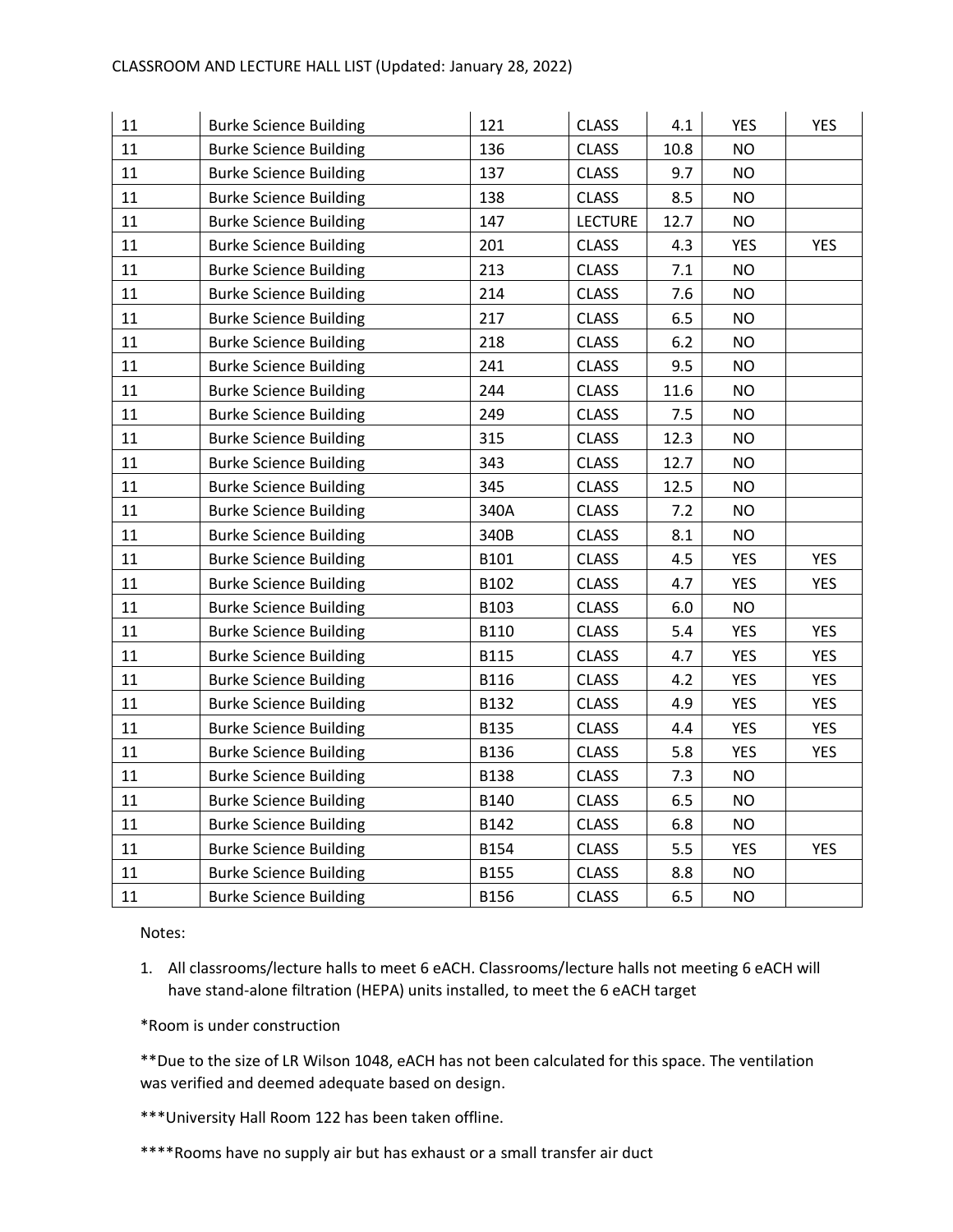| 11 | <b>Burke Science Building</b> | B157        | <b>CLASS</b> | 6.3    | <b>NO</b>  |                |
|----|-------------------------------|-------------|--------------|--------|------------|----------------|
| 11 | <b>Burke Science Building</b> | B203        | <b>CLASS</b> | 6.6    | <b>NO</b>  |                |
| 11 | <b>Burke Science Building</b> | B205        | <b>CLASS</b> | 16.1   | <b>NO</b>  |                |
| 11 | <b>Burke Science Building</b> | B206        | <b>CLASS</b> | 11.8   | <b>NO</b>  |                |
| 11 | <b>Burke Science Building</b> | B220        | <b>CLASS</b> | 3.7    | <b>YES</b> | <b>YES</b>     |
| 11 | <b>Burke Science Building</b> | Room 238A   | <b>CLASS</b> | 5.6    | <b>YES</b> | <b>YES</b>     |
| 11 | <b>Burke Science Building</b> | B139        | <b>CLASS</b> | 5.0    | <b>YES</b> | <b>YES</b>     |
| 11 | <b>Burke Science Building</b> | Room 238    | <b>CLASS</b> | 5.3    | <b>YES</b> | YES            |
| 11 | <b>Burke Science Building</b> | 117/A       | <b>CLASS</b> | $\ast$ | $\pm$      | $\blacksquare$ |
| 11 | <b>Burke Science Building</b> | <b>B119</b> | <b>CLASS</b> | 4.4    | <b>YES</b> | <b>YES</b>     |
| 16 | <b>JHE</b>                    | 114         | <b>CLASS</b> | 11.7   | <b>NO</b>  |                |
| 16 | <b>JHE</b>                    | 128         | <b>CLASS</b> | 2.9    | <b>YES</b> | <b>YES</b>     |
| 16 | <b>JHE</b>                    | 129         | <b>CLASS</b> | 7.6    | <b>NO</b>  |                |
| 16 | <b>JHE</b>                    | 134         | <b>CLASS</b> | 5.3    | <b>YES</b> | <b>YES</b>     |
| 16 | <b>JHE</b>                    | 210         | <b>CLASS</b> | 1.3    | <b>YES</b> | <b>YES</b>     |
| 16 | <b>JHE</b>                    | 239         | <b>CLASS</b> | 5.5    | <b>YES</b> | <b>YES</b>     |
| 16 | <b>JHE</b>                    | 240         | <b>CLASS</b> | 7.5    | <b>NO</b>  |                |
| 16 | <b>JHE</b>                    | 241         | <b>CLASS</b> | 9.3    | <b>NO</b>  |                |
| 16 | <b>JHE</b>                    | 242         | <b>CLASS</b> | 18.9   | <b>NO</b>  |                |
| 16 | <b>JHE</b>                    | 244         | <b>CLASS</b> | 5.9    | <b>YES</b> | <b>YES</b>     |
| 16 | <b>JHE</b>                    | 245         | <b>CLASS</b> | 3.9    | <b>YES</b> | <b>YES</b>     |
| 16 | <b>JHE</b>                    | 246         | <b>CLASS</b> | 4.7    | <b>YES</b> | <b>YES</b>     |
| 16 | <b>JHE</b>                    | 248         | <b>CLASS</b> | 2.3    | <b>YES</b> | <b>YES</b>     |
| 16 | <b>JHE</b>                    | 329         | <b>CLASS</b> | 5.6    | <b>YES</b> | <b>YES</b>     |
| 16 | <b>JHE</b>                    | 351         | <b>CLASS</b> | 22.9   | <b>NO</b>  |                |
| 16 | <b>JHE</b>                    | 376         | <b>CLASS</b> | 20.0   | <b>NO</b>  |                |
| 16 | <b>JHE</b>                    | 246/A       | <b>CLASS</b> | 3.5    | <b>YES</b> | <b>YES</b>     |
| 16 | <b>JHE</b>                    | 246A        | <b>CLASS</b> | ****   | <b>YES</b> | <b>YES</b>     |
| 16 | <b>JHE</b>                    | 326H        | <b>CLASS</b> | 3.0    | <b>YES</b> | <b>YES</b>     |
| 16 | JHE                           | A102        | <b>CLASS</b> | 8.2    | <b>NO</b>  |                |
| 16 | <b>JHE</b>                    | A106        | <b>CLASS</b> | 3.1    | <b>YES</b> | <b>YES</b>     |
| 16 | <b>JHE</b>                    | A303B       | <b>CLASS</b> | 5.5    | <b>YES</b> | <b>YES</b>     |
| 16 | <b>JHE</b>                    | A303F       | <b>CLASS</b> | 4.1    | <b>YES</b> | <b>YES</b>     |

1. All classrooms/lecture halls to meet 6 eACH. Classrooms/lecture halls not meeting 6 eACH will have stand-alone filtration (HEPA) units installed, to meet the 6 eACH target

\*Room is under construction

\*\*Due to the size of LR Wilson 1048, eACH has not been calculated for this space. The ventilation was verified and deemed adequate based on design.

\*\*\*University Hall Room 122 has been taken offline.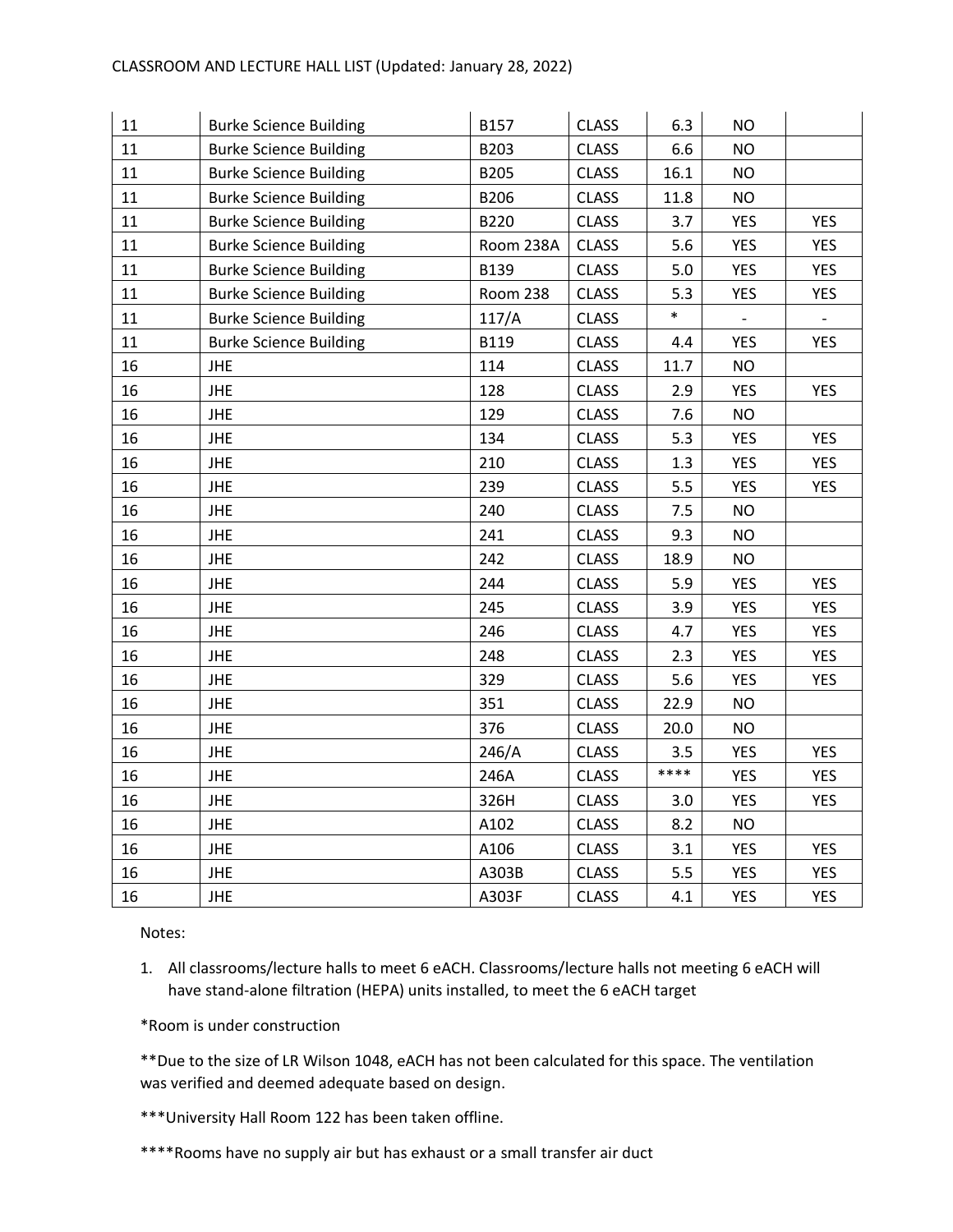| 16 | <b>JHE</b>              | A304  | <b>CLASS</b>   | ****    | <b>YES</b> | <b>YES</b> |
|----|-------------------------|-------|----------------|---------|------------|------------|
| 16 | <b>JHE</b>              | B131  | <b>CLASS</b>   | 4.6     | <b>YES</b> | <b>YES</b> |
| 16 | <b>JHE</b>              | A101  | <b>CLASS</b>   | 11.3    | <b>NO</b>  |            |
| 16 | <b>JHE</b>              | 144   | <b>CLASS</b>   | 4.0     | <b>YES</b> | <b>YES</b> |
| 16 | <b>JHE</b>              | 323   | <b>CLASS</b>   | $1.1\,$ | <b>YES</b> | <b>YES</b> |
| 16 | <b>JHE</b>              | 131   | <b>CLASS</b>   | ****    | <b>YES</b> | <b>YES</b> |
| 16 | <b>JHE</b>              | 264   | <b>CLASS</b>   | 17.6    | <b>NO</b>  |            |
| 16 | <b>JHE</b>              | 132   | <b>CLASS</b>   | 10.1    | <b>NO</b>  |            |
| 16 | <b>JHE</b>              | 233A  | <b>CLASS</b>   | 3.7     | <b>YES</b> | <b>YES</b> |
| 16 | <b>JHE</b>              | 342   | <b>CLASS</b>   | 12.4    | <b>NO</b>  |            |
| 16 | <b>JHE</b>              | 332   | <b>CLASS</b>   | 1.7     | <b>YES</b> | <b>YES</b> |
| 17 | <b>Divinity College</b> | 136   | <b>CLASS</b>   | 9.2     | <b>NO</b>  |            |
| 17 | <b>Divinity College</b> | 141   | <b>CLASS</b>   | 4.0     | <b>YES</b> | <b>YES</b> |
| 17 | Divinity College        | 226   | <b>CLASS</b>   | 5.4     | <b>YES</b> | <b>YES</b> |
| 17 | Divinity College        | 231   | <b>CLASS</b>   | 11.5    | <b>NO</b>  |            |
| 17 | Divinity College        | 144   | CLASS          | 9.0     | <b>NO</b>  |            |
| 20 | <b>Gilmour Hall</b>     | 111   | <b>CLASS</b>   | 15.1    | <b>NO</b>  |            |
| 20 | <b>Gilmour Hall</b>     | 111/A | <b>LECTURE</b> | 5.6     | <b>YES</b> | <b>YES</b> |
| 22 | <b>General Sciences</b> | 116   | <b>CLASS</b>   | 8.7     | <b>NO</b>  |            |
| 22 | <b>General Sciences</b> | 329   | <b>CLASS</b>   | 0.4     | <b>YES</b> | <b>YES</b> |
| 22 | <b>General Sciences</b> | 102   | <b>CLASS</b>   | 14.9    | <b>NO</b>  |            |
| 22 | <b>General Sciences</b> | 101   | <b>CLASS</b>   | 14.9    | <b>NO</b>  |            |
| 23 | <b>CNH</b>              | 102   | <b>CLASS</b>   | 8.9     | <b>NO</b>  |            |
| 23 | <b>CNH</b>              | 104   | <b>LECTURE</b> | 12.3    | <b>NO</b>  |            |
| 23 | <b>CNH</b>              | 106   | <b>CLASS</b>   | 11.4    | <b>NO</b>  |            |
| 23 | <b>CNH</b>              | 223   | <b>CLASS</b>   | 5.5     | <b>YES</b> | <b>YES</b> |
| 23 | <b>CNH</b>              | 332   | <b>CLASS</b>   | 4.9     | <b>YES</b> | <b>YES</b> |
| 23 | <b>CNH</b>              | 607   | <b>CLASS</b>   | 59.8    | <b>NO</b>  |            |
| 23 | <b>CNH</b>              | 607B  | <b>CLASS</b>   | 4.0     | <b>YES</b> | <b>YES</b> |
| 23 | <b>CNH</b>              | B107  | <b>CLASS</b>   | 12.2    | <b>NO</b>  |            |
| 23 | <b>CNH</b>              | 103   | <b>LECTURE</b> | 6.0     | <b>YES</b> | <b>YES</b> |
| 23 | <b>CNH</b>              | 207   | <b>CLASS</b>   | 6.7     | <b>NO</b>  |            |
| 23 | <b>CNH</b>              | 307   | <b>CLASS</b>   | 6.2     | <b>NO</b>  |            |

1. All classrooms/lecture halls to meet 6 eACH. Classrooms/lecture halls not meeting 6 eACH will have stand-alone filtration (HEPA) units installed, to meet the 6 eACH target

\*Room is under construction

\*\*Due to the size of LR Wilson 1048, eACH has not been calculated for this space. The ventilation was verified and deemed adequate based on design.

\*\*\*University Hall Room 122 has been taken offline.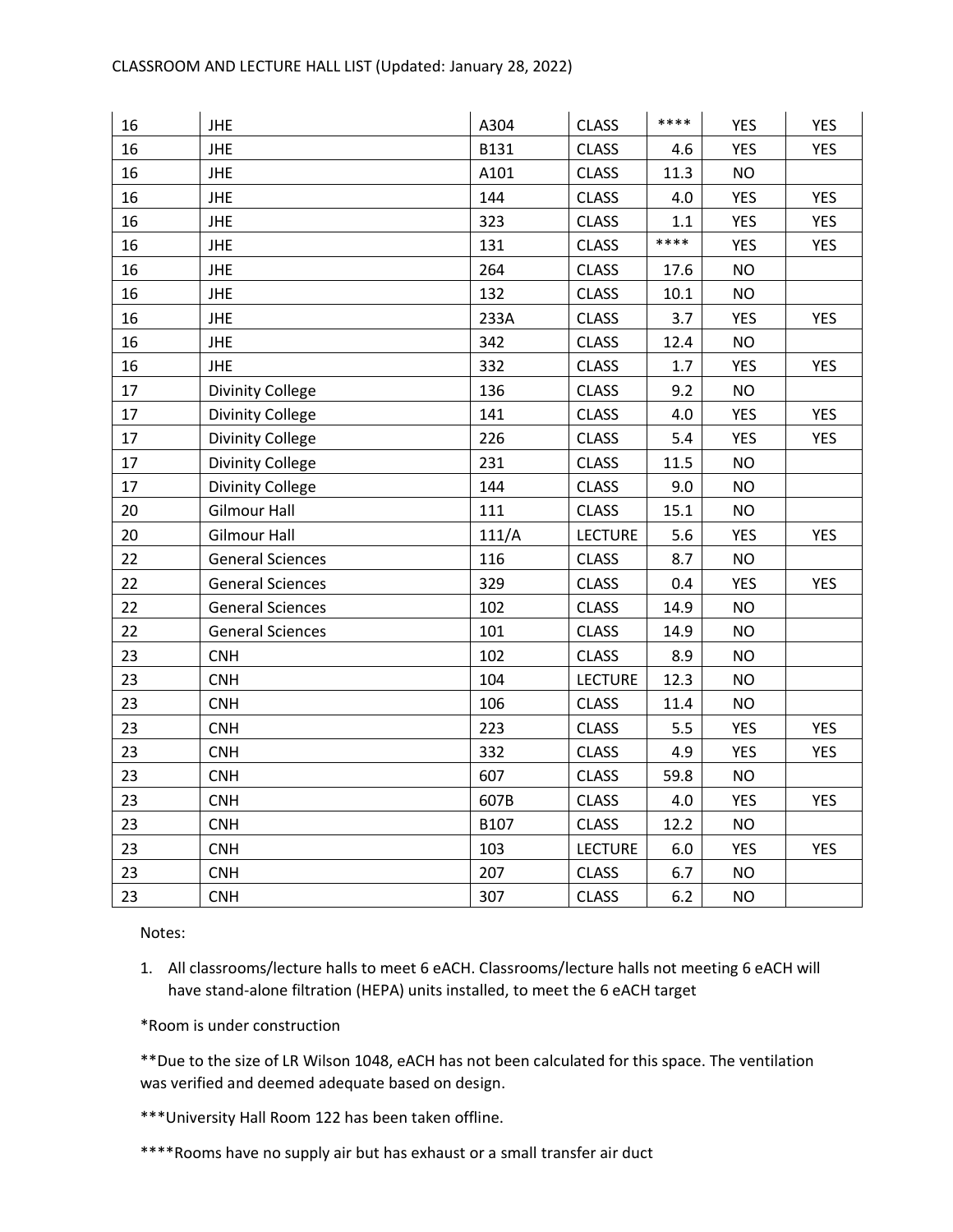| 23 | <b>CNH</b>        | 407         | <b>CLASS</b>   | 4.3  | <b>YES</b> | <b>YES</b> |
|----|-------------------|-------------|----------------|------|------------|------------|
| 23 | <b>CNH</b>        | 217         | <b>CLASS</b>   | 6.0  | <b>YES</b> | <b>YES</b> |
| 23 | <b>CNH</b>        | 317         | <b>CLASS</b>   | 6.5  | <b>NO</b>  |            |
| 24 | Ivor Wynne Centre | 223         | <b>CLASS</b>   | 18.9 | <b>NO</b>  |            |
| 24 | Ivor Wynne Centre | 224         | <b>CLASS</b>   | 9.7  | <b>NO</b>  |            |
| 24 | Ivor Wynne Centre | A102G       | <b>CLASS</b>   | 3.9  | <b>YES</b> | <b>YES</b> |
| 24 | Ivor Wynne Centre | A102K       | <b>CLASS</b>   | 3.1  | <b>YES</b> | <b>YES</b> |
| 24 | Ivor Wynne Centre | E201        | <b>CLASS</b>   | 11.5 | <b>NO</b>  |            |
| 24 | Ivor Wynne Centre | 201         | <b>CLASS</b>   | 12.4 | <b>NO</b>  |            |
| 24 | Ivor Wynne Centre | 218         | <b>CLASS</b>   | 16.2 | <b>NO</b>  |            |
| 24 | Ivor Wynne Centre | 220         | <b>CLASS</b>   | 7.6  | <b>NO</b>  |            |
| 25 | ABB               | 102         | <b>CLASS</b>   | 7.1  | <b>NO</b>  |            |
| 25 | ABB               | 106         | <b>CLASS</b>   | 4.9  | <b>YES</b> | <b>YES</b> |
| 25 | ABB               | 122         | <b>LECTURE</b> | 17.6 | <b>NO</b>  |            |
| 25 | ABB               | 136         | <b>CLASS</b>   | 5.2  | <b>YES</b> | <b>YES</b> |
| 25 | ABB               | 162         | <b>CLASS</b>   | 6.7  | <b>NO</b>  |            |
| 25 | ABB               | 163         | <b>CLASS</b>   | 13.0 | <b>NO</b>  |            |
| 25 | ABB               | 164         | <b>CLASS</b>   | 12.7 | <b>NO</b>  |            |
| 25 | ABB               | 165         | <b>CLASS</b>   | 9.1  | <b>NO</b>  |            |
| 25 | ABB               | 166         | <b>CLASS</b>   | 13.7 | <b>NO</b>  |            |
| 25 | ABB               | 217         | <b>LECTURE</b> | 12.3 | <b>NO</b>  |            |
| 25 | ABB               | 270         | <b>CLASS</b>   | 7.9  | <b>NO</b>  |            |
| 25 | ABB               | 271         | <b>CLASS</b>   | 13.9 | <b>NO</b>  |            |
| 25 | ABB               | 302         | <b>LECTURE</b> | 21.6 | <b>NO</b>  |            |
| 25 | ABB               | 319         | <b>CLASS</b>   | 3.6  | <b>YES</b> | <b>YES</b> |
| 25 | ABB               | 402         | <b>LECTURE</b> | 17.5 | <b>NO</b>  |            |
| 25 | ABB               | A404        | <b>CLASS</b>   | 5.5  | <b>YES</b> | <b>YES</b> |
| 25 | ABB               | <b>B118</b> | <b>CLASS</b>   | 9.5  | <b>NO</b>  |            |
| 25 | ABB               | C103        | <b>CLASS</b>   | 6.4  | <b>NO</b>  |            |
| 25 | ABB               | C104        | <b>CLASS</b>   | 5.6  | <b>YES</b> | <b>YES</b> |
| 25 | ABB               | C202        | <b>CLASS</b>   | 12.4 | <b>NO</b>  |            |
| 25 | ABB               | C207        | <b>CLASS</b>   | 13.2 | <b>NO</b>  |            |
| 25 | ABB               | C208        | <b>CLASS</b>   | 6.7  | <b>NO</b>  |            |

1. All classrooms/lecture halls to meet 6 eACH. Classrooms/lecture halls not meeting 6 eACH will have stand-alone filtration (HEPA) units installed, to meet the 6 eACH target

\*Room is under construction

\*\*Due to the size of LR Wilson 1048, eACH has not been calculated for this space. The ventilation was verified and deemed adequate based on design.

\*\*\*University Hall Room 122 has been taken offline.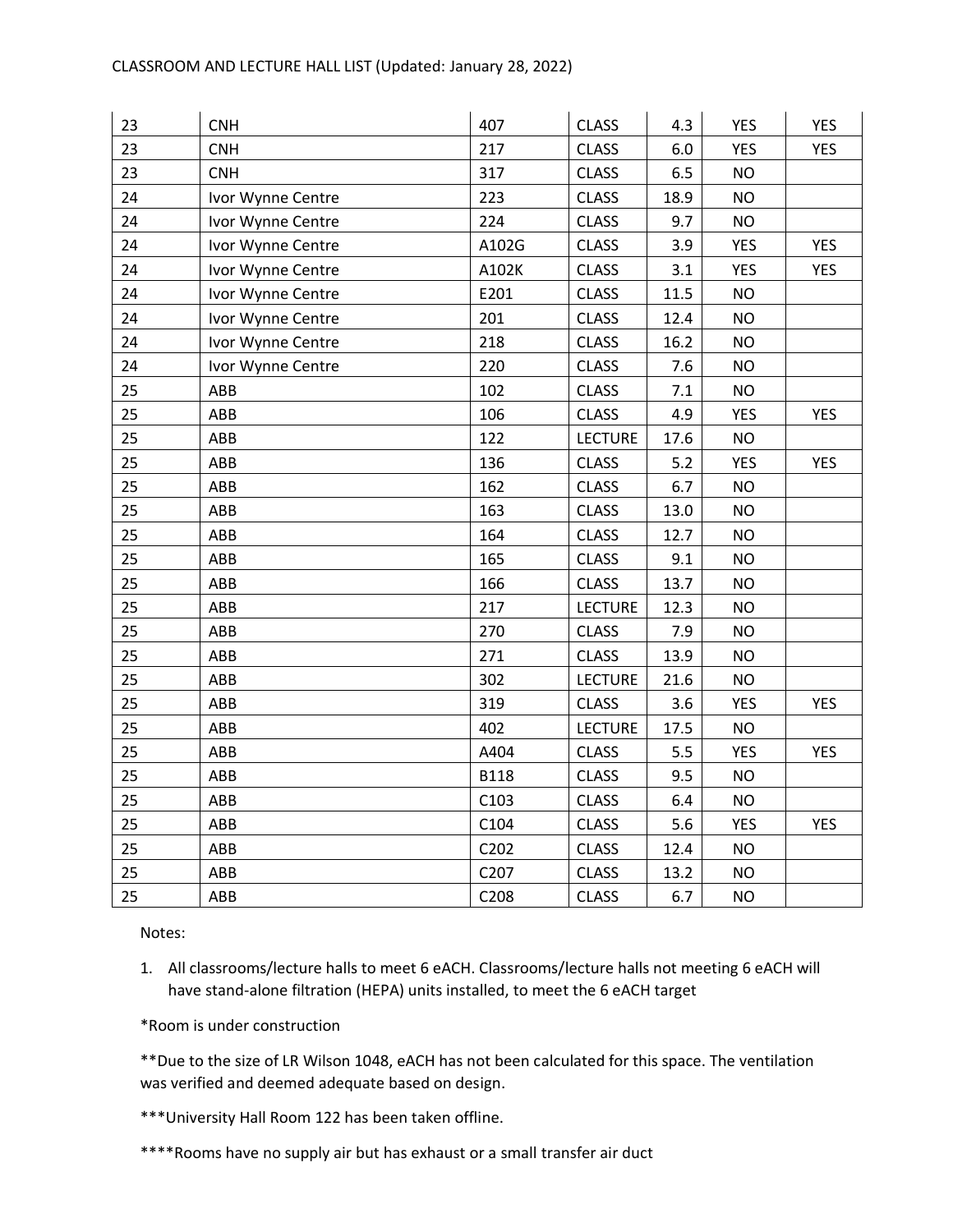| 25 | ABB                     | 307         | <b>CLASS</b>   | 3.2     | <b>YES</b> | <b>YES</b> |
|----|-------------------------|-------------|----------------|---------|------------|------------|
| 29 | <b>Togo Salmon Hall</b> | 104         | <b>CLASS</b>   | 9.3     | <b>NO</b>  |            |
| 29 | <b>Togo Salmon Hall</b> | 114         | <b>CLASS</b>   | 4.0     | <b>YES</b> | <b>YES</b> |
| 29 | <b>Togo Salmon Hall</b> | 118         | <b>CLASS</b>   | 6.0     | <b>NO</b>  |            |
| 29 | <b>Togo Salmon Hall</b> | 122         | <b>CLASS</b>   | 19.4    | <b>NO</b>  |            |
| 29 | <b>Togo Salmon Hall</b> | 201         | <b>CLASS</b>   | 1.6     | <b>YES</b> | <b>YES</b> |
| 29 | <b>Togo Salmon Hall</b> | 203         | <b>CLASS</b>   | $1.7\,$ | YES        | <b>YES</b> |
| 29 | <b>Togo Salmon Hall</b> | 206         | <b>CLASS</b>   | 1.9     | YES        | <b>YES</b> |
| 29 | <b>Togo Salmon Hall</b> | 321         | <b>CLASS</b>   | 3.1     | <b>YES</b> | <b>YES</b> |
| 29 | Togo Salmon Hall        | 402         | <b>CLASS</b>   | 2.9     | <b>YES</b> | <b>YES</b> |
| 29 | <b>Togo Salmon Hall</b> | 701         | <b>CLASS</b>   | 3.0     | YES        | YES        |
| 29 | <b>Togo Salmon Hall</b> | 202B*       | <b>CLASS</b>   | 10.6    | <b>NO</b>  |            |
| 29 | <b>Togo Salmon Hall</b> | B102        | <b>CLASS</b>   | 12.3    | <b>NO</b>  |            |
| 29 | <b>Togo Salmon Hall</b> | B103        | <b>LECTURE</b> | 1.7     | <b>YES</b> | <b>YES</b> |
| 29 | <b>Togo Salmon Hall</b> | <b>B105</b> | <b>CLASS</b>   | 11.3    | <b>NO</b>  |            |
| 29 | <b>Togo Salmon Hall</b> | B106        | <b>CLASS</b>   | 7.8     | <b>NO</b>  |            |
| 29 | <b>Togo Salmon Hall</b> | B124        | <b>CLASS</b>   | 4.5     | <b>YES</b> | <b>YES</b> |
| 29 | <b>Togo Salmon Hall</b> | B126        | <b>CLASS</b>   | 6.7     | <b>NO</b>  |            |
| 29 | <b>Togo Salmon Hall</b> | <b>B128</b> | <b>CLASS</b>   | 10.2    | <b>NO</b>  |            |
| 29 | <b>Togo Salmon Hall</b> | B129        | <b>CLASS</b>   | 7.6     | <b>NO</b>  |            |
| 29 | <b>Togo Salmon Hall</b> | 324         | <b>CLASS</b>   | 3.6     | <b>YES</b> | <b>YES</b> |
| 29 | <b>Togo Salmon Hall</b> | 421         | <b>CLASS</b>   | 4.6     | <b>YES</b> | <b>YES</b> |
| 29 | <b>Togo Salmon Hall</b> | 423         | <b>CLASS</b>   | 5.8     | <b>YES</b> | <b>YES</b> |
| 29 | <b>Togo Salmon Hall</b> | 424         | <b>CLASS</b>   | 4.1     | <b>YES</b> | <b>YES</b> |
| 29 | Togo Salmon Hall        | 501         | <b>CLASS</b>   | 3.5     | <b>YES</b> | <b>YES</b> |
| 29 | <b>Togo Salmon Hall</b> | 621         | <b>CLASS</b>   | 3.4     | <b>YES</b> | YES        |
| 29 | <b>Togo Salmon Hall</b> | 712         | <b>CLASS</b>   | 5.2     | <b>YES</b> | <b>YES</b> |
| 29 | <b>Togo Salmon Hall</b> | 512         | <b>CLASS</b>   | 5.9     | <b>YES</b> | <b>YES</b> |
| 29 | <b>Togo Salmon Hall</b> | 530         | <b>CLASS</b>   | 2.7     | <b>YES</b> | <b>YES</b> |
| 29 | <b>Togo Salmon Hall</b> | B107        | <b>CLASS</b>   | 3.4     | YES        | YES        |
| 29 | <b>Togo Salmon Hall</b> | <b>B108</b> | <b>CLASS</b>   | 7.9     | <b>NO</b>  |            |
| 29 | <b>Togo Salmon Hall</b> | 120         | <b>LECTURE</b> | 5.0     | <b>YES</b> | <b>YES</b> |
| 34 | <b>PSYCH</b>            | 155         | <b>CLASS</b>   | 11.0    | <b>NO</b>  |            |

1. All classrooms/lecture halls to meet 6 eACH. Classrooms/lecture halls not meeting 6 eACH will have stand-alone filtration (HEPA) units installed, to meet the 6 eACH target

\*Room is under construction

\*\*Due to the size of LR Wilson 1048, eACH has not been calculated for this space. The ventilation was verified and deemed adequate based on design.

\*\*\*University Hall Room 122 has been taken offline.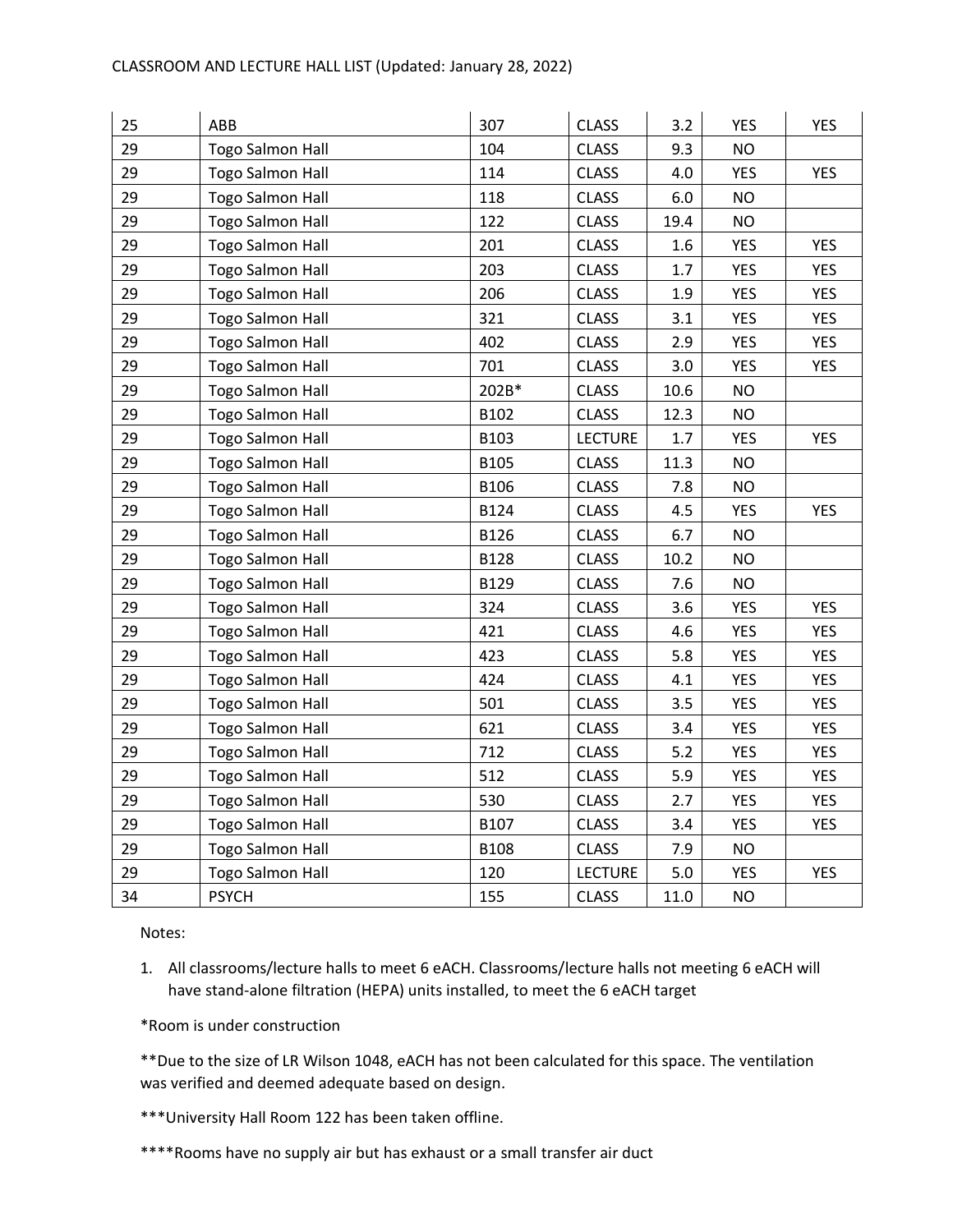| 34 | <b>PSYCH</b> | 237         | <b>CLASS</b> | 8.6  | <b>NO</b>  |            |
|----|--------------|-------------|--------------|------|------------|------------|
| 34 | <b>PSYCH</b> | 335         | <b>CLASS</b> | 10.6 | <b>NO</b>  |            |
| 34 | <b>PSYCH</b> | 311         | <b>CLASS</b> | 4.3  | <b>YES</b> | <b>YES</b> |
| 34 | <b>PSYCH</b> | 316         | <b>CLASS</b> | 3.2  | <b>YES</b> | <b>YES</b> |
| 34 | <b>PSYCH</b> | 154         | <b>CLASS</b> | 25.8 | <b>NO</b>  |            |
| 34 | <b>PSYCH</b> | 204         | <b>CLASS</b> | 5.7  | <b>YES</b> | <b>YES</b> |
| 38 | <b>KTH</b>   | 104         | <b>CLASS</b> | 6.5  | <b>NO</b>  |            |
| 38 | <b>KTH</b>   | 105         | <b>CLASS</b> | 8.9  | <b>NO</b>  |            |
| 38 | <b>KTH</b>   | 106         | <b>CLASS</b> | 8.7  | <b>NO</b>  |            |
| 38 | <b>KTH</b>   | 107         | <b>CLASS</b> | 9.3  | <b>NO</b>  |            |
| 38 | <b>KTH</b>   | 109         | <b>CLASS</b> | 10.0 | <b>NO</b>  |            |
| 38 | <b>KTH</b>   | 308         | <b>CLASS</b> | 17.2 | <b>NO</b>  |            |
| 38 | <b>KTH</b>   | B101        | <b>CLASS</b> | 5.3  | <b>YES</b> | <b>YES</b> |
| 38 | <b>KTH</b>   | B103        | <b>CLASS</b> | 7.9  | <b>NO</b>  |            |
| 38 | <b>KTH</b>   | B104        | <b>CLASS</b> | 6.2  | <b>NO</b>  |            |
| 38 | <b>KTH</b>   | B105        | <b>CLASS</b> | 7.3  | <b>NO</b>  |            |
| 38 | <b>KTH</b>   | B107        | <b>CLASS</b> | 8.4  | <b>NO</b>  |            |
| 38 | <b>KTH</b>   | B121        | <b>CLASS</b> | 29.7 | <b>NO</b>  |            |
| 38 | <b>KTH</b>   | B123        | <b>CLASS</b> | 29.1 | <b>NO</b>  |            |
| 38 | <b>KTH</b>   | B124        | <b>CLASS</b> | 7.3  | <b>NO</b>  |            |
| 38 | <b>KTH</b>   | B132        | <b>CLASS</b> | 4.3  | <b>YES</b> | <b>YES</b> |
| 38 | <b>KTH</b>   | <b>B135</b> | <b>CLASS</b> | 6.9  | <b>NO</b>  |            |
| 38 | <b>KTH</b>   | B102        | <b>CLASS</b> | 6.8  | <b>NO</b>  |            |
| 38 | <b>KTH</b>   | <b>B108</b> | <b>CLASS</b> | 7.5  | <b>NO</b>  |            |
| 38 | <b>KTH</b>   | 306         | <b>CLASS</b> | 14.7 | <b>NO</b>  |            |
| 38 | <b>KTH</b>   | 503         | <b>CLASS</b> | 19.5 | <b>NO</b>  |            |
| 38 | <b>KTH</b>   | 709         | <b>CLASS</b> | 22.5 | <b>NO</b>  |            |
| 38 | <b>KTH</b>   | 712         | <b>CLASS</b> | 20.2 | <b>NO</b>  |            |
| 38 | <b>KTH</b>   | 732         | <b>CLASS</b> | 20.8 | <b>NO</b>  |            |
| 38 | <b>KTH</b>   | 306A        | <b>CLASS</b> | 19.6 | <b>NO</b>  |            |
| 38 | <b>KTH</b>   | B122        | <b>CLASS</b> | 4.3  | <b>YES</b> | <b>YES</b> |
| 38 | <b>KTH</b>   | Room 227A   | <b>CLASS</b> | 11.9 | <b>NO</b>  |            |
| 38 | <b>KTH</b>   | 334         | <b>CLASS</b> | 5.3  | <b>YES</b> | <b>YES</b> |

1. All classrooms/lecture halls to meet 6 eACH. Classrooms/lecture halls not meeting 6 eACH will have stand-alone filtration (HEPA) units installed, to meet the 6 eACH target

\*Room is under construction

\*\*Due to the size of LR Wilson 1048, eACH has not been calculated for this space. The ventilation was verified and deemed adequate based on design.

\*\*\*University Hall Room 122 has been taken offline.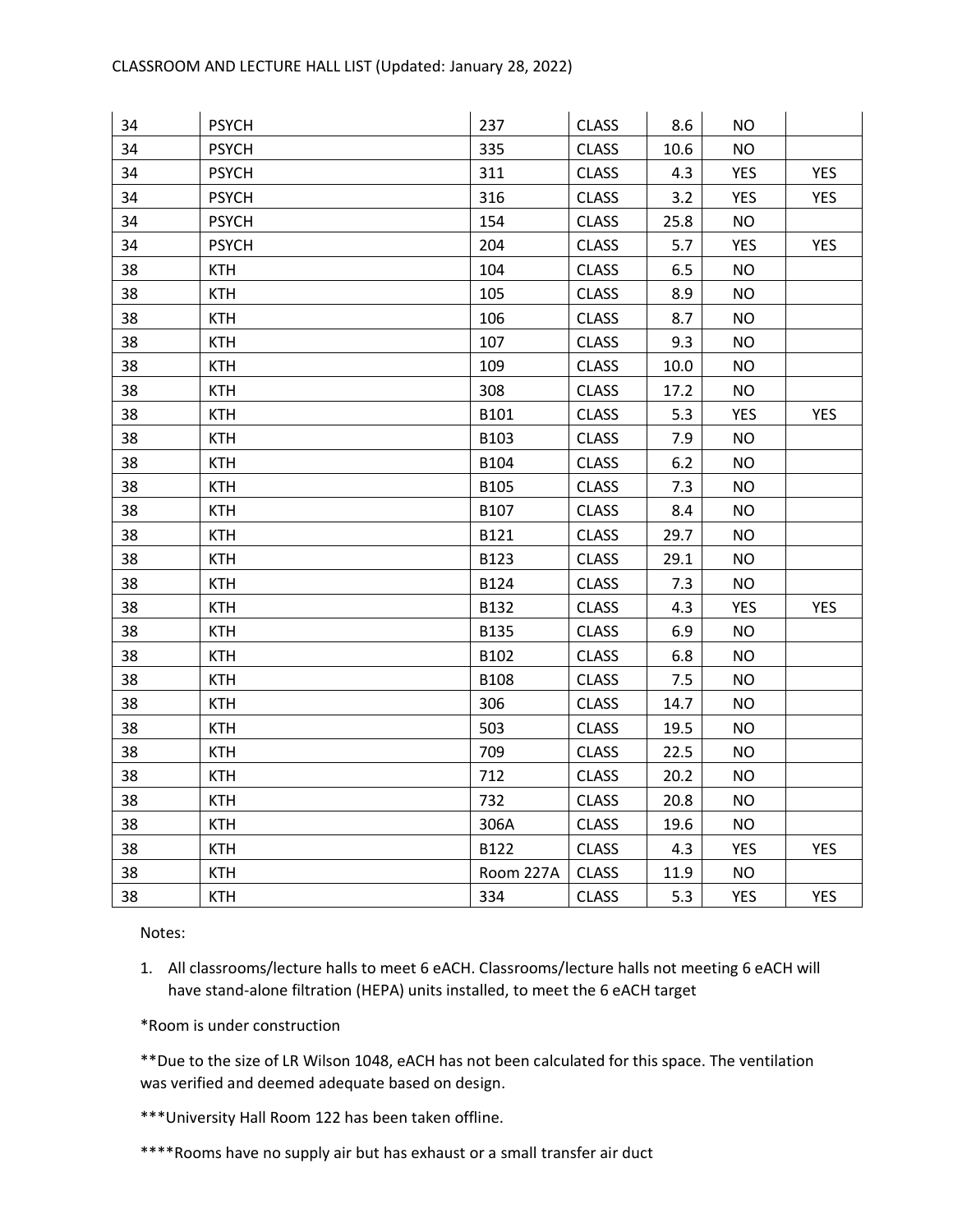| 39 | Life Sciences               | 107         | <b>CLASS</b> | 5.2  | <b>YES</b> | <b>YES</b> |
|----|-----------------------------|-------------|--------------|------|------------|------------|
| 39 | Life Sciences               | 108         | <b>CLASS</b> | 4.4  | <b>YES</b> | <b>YES</b> |
| 39 | Life Sciences               | 109         | <b>CLASS</b> | 4.4  | <b>YES</b> | <b>YES</b> |
| 39 | Life Sciences               | 110         | <b>CLASS</b> | 3.2  | <b>YES</b> | YES        |
| 39 | Life Sciences Building      | B130/E      | <b>CLASS</b> | 11.7 | <b>NO</b>  |            |
| 43 | <b>CRL</b>                  | B119        | <b>CLASS</b> | 5.0  | <b>YES</b> | <b>YES</b> |
| 46 | Degroote School of Business | AB102       | <b>CLASS</b> | 9.3  | <b>NO</b>  |            |
| 46 | Degroote School of Business | AB103       | <b>CLASS</b> | 9.8  | <b>NO</b>  |            |
| 46 | Degroote School of Business | <b>B105</b> | <b>CLASS</b> | 8.2  | <b>NO</b>  |            |
| 46 | Degroote School of Business | B107        | <b>CLASS</b> | 7.4  | <b>NO</b>  |            |
| 46 | Degroote School of Business | 505         | <b>CLASS</b> | 8.8  | <b>NO</b>  |            |
| 46 | Degroote School of Business | B106        | <b>CLASS</b> | 3.8  | <b>YES</b> | <b>YES</b> |
| 48 | <b>IAHS</b>                 | 451         | <b>CLASS</b> | 2.8  | <b>YES</b> | <b>YES</b> |
| 48 | <b>IAHS</b>                 | 103B        | <b>CLASS</b> | 7.8  | <b>NO</b>  |            |
| 48 | <b>IAHS</b>                 | <b>B114</b> | <b>CLASS</b> | 2.7  | <b>YES</b> | <b>YES</b> |
| 48 | <b>IAHS</b>                 | 105         | <b>CLASS</b> | 5.4  | <b>YES</b> | <b>YES</b> |
| 48 | <b>IAHS</b>                 | 138         | <b>CLASS</b> | 6.0  | <b>YES</b> | <b>YES</b> |
| 48 | <b>IAHS</b>                 | 139         | <b>CLASS</b> | 3.1  | <b>YES</b> | <b>YES</b> |
| 48 | <b>IAHS</b>                 | 141         | <b>CLASS</b> | 6.2  | <b>NO</b>  |            |
| 48 | <b>IAHS</b>                 | 142         | <b>CLASS</b> | 4.1  | YES        | <b>YES</b> |
| 48 | <b>IAHS</b>                 | 143         | <b>CLASS</b> | 2.7  | <b>YES</b> | <b>YES</b> |
| 48 | <b>IAHS</b>                 | 144         | <b>CLASS</b> | 7.0  | <b>NO</b>  |            |
| 48 | <b>IAHS</b>                 | 144         | <b>CLASS</b> | 5.0  | <b>YES</b> | <b>YES</b> |
| 48 | <b>IAHS</b>                 | 145         | <b>CLASS</b> | 7.4  | <b>NO</b>  |            |
| 48 | <b>IAHS</b>                 | 146         | <b>CLASS</b> | 4.8  | <b>YES</b> | <b>YES</b> |
| 48 | <b>IAHS</b>                 | 148         | <b>CLASS</b> | 7.9  | <b>NO</b>  |            |
| 48 | <b>IAHS</b>                 | 220         | <b>CLASS</b> | 4.2  | <b>YES</b> | <b>YES</b> |
| 48 | <b>IAHS</b>                 | 238         | <b>CLASS</b> | 6.1  | <b>NO</b>  |            |
| 48 | <b>IAHS</b>                 | 239         | <b>CLASS</b> | 5.9  | <b>YES</b> | <b>YES</b> |
| 48 | <b>IAHS</b>                 | 240         | <b>CLASS</b> | 5.2  | <b>YES</b> | <b>YES</b> |
| 48 | <b>IAHS</b>                 | 241         | <b>CLASS</b> | 4.0  | <b>YES</b> | <b>YES</b> |
| 48 | <b>IAHS</b>                 | 242         | <b>CLASS</b> | 5.3  | <b>YES</b> | <b>YES</b> |
| 48 | <b>IAHS</b>                 | 243         | <b>CLASS</b> | 5.7  | <b>YES</b> | <b>YES</b> |

1. All classrooms/lecture halls to meet 6 eACH. Classrooms/lecture halls not meeting 6 eACH will have stand-alone filtration (HEPA) units installed, to meet the 6 eACH target

\*Room is under construction

\*\*Due to the size of LR Wilson 1048, eACH has not been calculated for this space. The ventilation was verified and deemed adequate based on design.

\*\*\*University Hall Room 122 has been taken offline.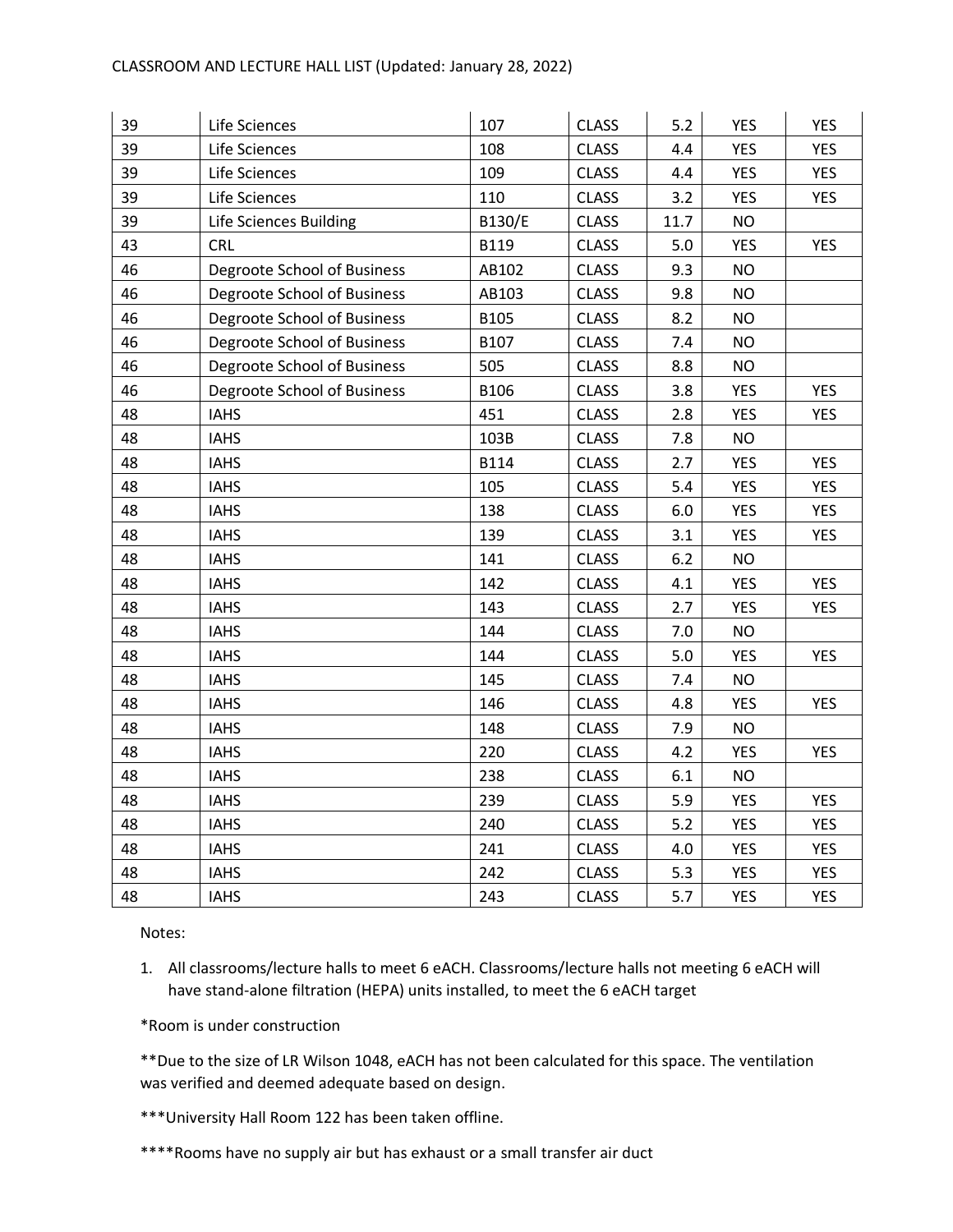| 48 | <b>IAHS</b> | 244       | <b>CLASS</b> | 5.0  | <b>YES</b> | <b>YES</b> |
|----|-------------|-----------|--------------|------|------------|------------|
| 48 | <b>IAHS</b> | 245       | <b>CLASS</b> | 3.9  | <b>YES</b> | <b>YES</b> |
| 48 | <b>IAHS</b> | 246       | <b>CLASS</b> | 8.9  | <b>NO</b>  |            |
| 48 | <b>IAHS</b> | 249       | <b>CLASS</b> | 3.8  | <b>YES</b> | <b>YES</b> |
| 48 | <b>IAHS</b> | 301       | <b>CLASS</b> | 5.2  | <b>YES</b> | <b>YES</b> |
| 48 | <b>IAHS</b> | 357       | <b>CLASS</b> | 5.1  | <b>YES</b> | <b>YES</b> |
| 48 | <b>IAHS</b> | 358       | <b>CLASS</b> | 5.5  | <b>YES</b> | <b>YES</b> |
| 48 | <b>IAHS</b> | 359       | <b>CLASS</b> | 3.1  | <b>YES</b> | <b>YES</b> |
| 48 | <b>IAHS</b> | 360       | <b>CLASS</b> | 3.6  | <b>YES</b> | <b>YES</b> |
| 48 | <b>IAHS</b> | 361       | <b>CLASS</b> | 3.9  | <b>YES</b> | <b>YES</b> |
| 48 | <b>IAHS</b> | 362       | <b>CLASS</b> | 5.7  | <b>YES</b> | <b>YES</b> |
| 48 | <b>IAHS</b> | 363       | <b>CLASS</b> | 5.6  | <b>YES</b> | <b>YES</b> |
| 48 | <b>IAHS</b> | 364       | <b>CLASS</b> | 6.2  | <b>NO</b>  |            |
| 48 | <b>IAHS</b> | 365       | <b>CLASS</b> | 14.0 | <b>NO</b>  |            |
| 48 | <b>IAHS</b> | 366       | <b>CLASS</b> | 8.5  | <b>NO</b>  |            |
| 48 | <b>IAHS</b> | 367       | <b>CLASS</b> | 3.2  | <b>YES</b> | <b>YES</b> |
| 48 | <b>IAHS</b> | 454       | <b>CLASS</b> | 5.9  | <b>YES</b> | <b>YES</b> |
| 48 | <b>IAHS</b> | 455       | <b>CLASS</b> | 6.4  | <b>NO</b>  |            |
| 48 | <b>IAHS</b> | 457       | <b>CLASS</b> | 7.1  | <b>NO</b>  |            |
| 48 | <b>IAHS</b> | 458       | <b>CLASS</b> | 6.4  | <b>NO</b>  |            |
| 48 | <b>IAHS</b> | 461       | <b>CLASS</b> | 9.2  | <b>NO</b>  |            |
| 48 | <b>IAHS</b> | 243A      | <b>CLASS</b> | 5.1  | <b>YES</b> | <b>YES</b> |
| 48 | <b>IAHS</b> | 304/A/B/C | <b>CLASS</b> | 4.5  | <b>YES</b> | <b>YES</b> |
| 48 | <b>IAHS</b> | 359A      | <b>CLASS</b> | 3.2  | <b>YES</b> | <b>YES</b> |
| 48 | <b>IAHS</b> | 405/B     | <b>CLASS</b> | 3.5  | <b>YES</b> | <b>YES</b> |
| 48 | <b>IAHS</b> | 434A      | <b>CLASS</b> | 2.4  | <b>YES</b> | <b>YES</b> |
| 48 | <b>IAHS</b> | 440/A     | <b>CLASS</b> | 2.6  | <b>YES</b> | <b>YES</b> |
| 48 | <b>IAHS</b> | 452/A     | <b>CLASS</b> | 2.7  | <b>YES</b> | <b>YES</b> |
| 48 | <b>IAHS</b> | B102      | <b>CLASS</b> | 4.8  | <b>YES</b> | <b>YES</b> |
| 48 | <b>IAHS</b> | B109      | <b>CLASS</b> | 5.5  | <b>YES</b> | <b>YES</b> |
| 48 | <b>IAHS</b> | 103A      | <b>CLASS</b> | 12.0 | <b>NO</b>  |            |
| 48 | <b>IAHS</b> | 104D      | <b>CLASS</b> | 5.3  | <b>YES</b> | <b>YES</b> |
| 48 | <b>IAHS</b> | 104E      | <b>CLASS</b> | 4.3  | <b>YES</b> | <b>YES</b> |

1. All classrooms/lecture halls to meet 6 eACH. Classrooms/lecture halls not meeting 6 eACH will have stand-alone filtration (HEPA) units installed, to meet the 6 eACH target

\*Room is under construction

\*\*Due to the size of LR Wilson 1048, eACH has not been calculated for this space. The ventilation was verified and deemed adequate based on design.

\*\*\*University Hall Room 122 has been taken offline.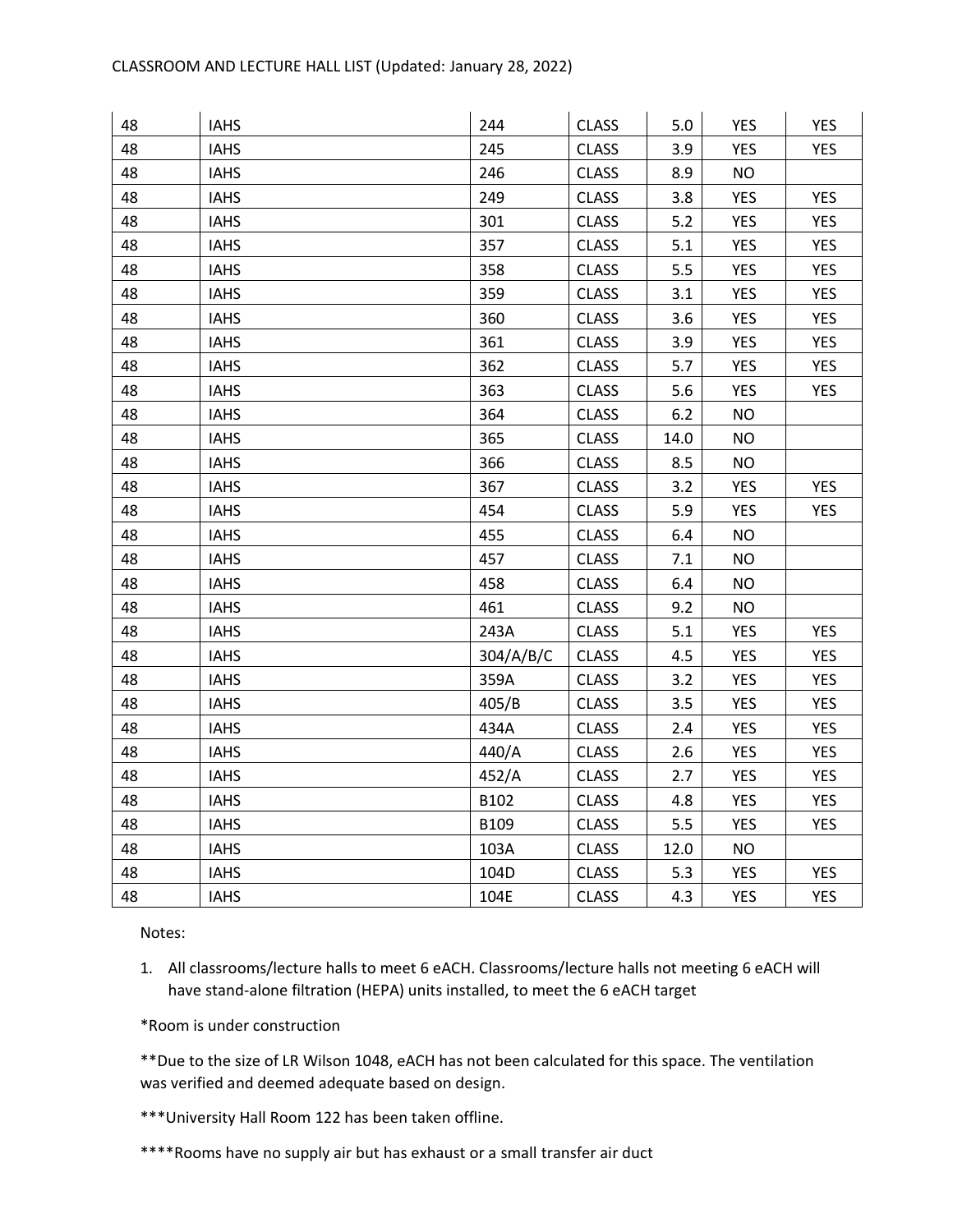| 48 | <b>IAHS</b>                | 104F      | <b>CLASS</b>   | 3.1     | <b>YES</b> | <b>YES</b> |
|----|----------------------------|-----------|----------------|---------|------------|------------|
| 48 | <b>IAHS</b>                | 201       | <b>CLASS</b>   | 5.1     | <b>YES</b> | <b>YES</b> |
| 48 | <b>IAHS</b>                | 201A      | <b>CLASS</b>   | 3.7     | YES        | YES.       |
| 48 | <b>IAHS</b>                | 203       | <b>CLASS</b>   | 7.0     | <b>NO</b>  |            |
| 48 | <b>IAHS</b>                | 203A      | <b>CLASS</b>   | 4.5     | <b>YES</b> | <b>YES</b> |
| 48 | <b>IAHS</b>                | 203B      | <b>CLASS</b>   | 4.3     | <b>YES</b> | <b>YES</b> |
| 48 | <b>IAHS</b>                | 205A      | <b>CLASS</b>   | 3.6     | <b>YES</b> | <b>YES</b> |
| 48 | <b>IAHS</b>                | 205B      | <b>CLASS</b>   | 5.5     | <b>YES</b> | <b>YES</b> |
| 48 | <b>IAHS</b>                | 205C      | <b>CLASS</b>   | 6.0     | <b>YES</b> | <b>YES</b> |
| 48 | <b>IAHS</b>                | 205D      | <b>CLASS</b>   | 9.5     | <b>NO</b>  |            |
| 48 | <b>IAHS</b>                | 205E      | <b>CLASS</b>   | 9.9     | <b>NO</b>  |            |
| 48 | <b>IAHS</b>                | 205F      | <b>CLASS</b>   | 7.9     | <b>NO</b>  |            |
| 48 | <b>IAHS</b>                | 2051      | <b>CLASS</b>   | 10.0    | <b>NO</b>  |            |
| 48 | <b>IAHS</b>                | 205J      | <b>CLASS</b>   | 5.1     | <b>YES</b> | <b>YES</b> |
| 48 | <b>IAHS</b>                | 205K      | <b>CLASS</b>   | 2.8     | <b>YES</b> | <b>YES</b> |
| 48 | <b>IAHS</b>                | 205L      | <b>CLASS</b>   | 3.3     | <b>YES</b> | <b>YES</b> |
| 48 | <b>IAHS</b>                | 208       | <b>CLASS</b>   | 7.6     | <b>NO</b>  |            |
| 48 | <b>IAHS</b>                | 303       | <b>CLASS</b>   | 4.5     | <b>YES</b> | <b>YES</b> |
| 48 | <b>IAHS</b>                | 460       | <b>CLASS</b>   | 4.1     | <b>YES</b> | <b>YES</b> |
| 48 | <b>IAHS</b>                | Library   | <b>CLASS</b>   | 5.6     | <b>YES</b> | <b>YES</b> |
| 49 | <b>ITB</b>                 | 137       | <b>LECTURE</b> | 5.7     | <b>YES</b> | <b>YES</b> |
| 49 | <b>ITB</b>                 | 139       | <b>CLASS</b>   | 4.4     | <b>YES</b> | <b>YES</b> |
| 49 | <b>ITB</b>                 | 155       | <b>CLASS</b>   | 10.2    | <b>NO</b>  |            |
| 49 | <b>ITB</b>                 | 235       | <b>CLASS</b>   | 1.7     | <b>YES</b> | <b>YES</b> |
| 49 | <b>ITB</b>                 | 236       | <b>CLASS</b>   | 7.4     | <b>NO</b>  |            |
| 49 | <b>ITB</b>                 | 237       | <b>CLASS</b>   | $1.4\,$ | <b>YES</b> | <b>YES</b> |
| 49 | <b>ITB</b>                 | 238       | <b>CLASS</b>   | 7.2     | <b>NO</b>  |            |
| 49 | <b>ITB</b>                 | AB102     | <b>CLASS</b>   | 12.0    | <b>NO</b>  |            |
| 49 | <b>ITB</b>                 | 222       | <b>CLASS</b>   | 6.1     | <b>NO</b>  |            |
| 52 | M.G.D. Centre For Learning | 1110      | <b>LECTURE</b> | 6.2     | <b>NO</b>  |            |
| 52 | M.G.D. Centre For Learning | 3022      | <b>CLASS</b>   | 6.2     | <b>NO</b>  |            |
| 52 | M.G.D. Centre For Learning | 3504      | <b>CLASS</b>   | 6.3     | <b>NO</b>  |            |
| 52 | M.G.D. Centre For Learning | Room 1008 | <b>CLASS</b>   | 8.0     | <b>NO</b>  |            |

1. All classrooms/lecture halls to meet 6 eACH. Classrooms/lecture halls not meeting 6 eACH will have stand-alone filtration (HEPA) units installed, to meet the 6 eACH target

\*Room is under construction

\*\*Due to the size of LR Wilson 1048, eACH has not been calculated for this space. The ventilation was verified and deemed adequate based on design.

\*\*\*University Hall Room 122 has been taken offline.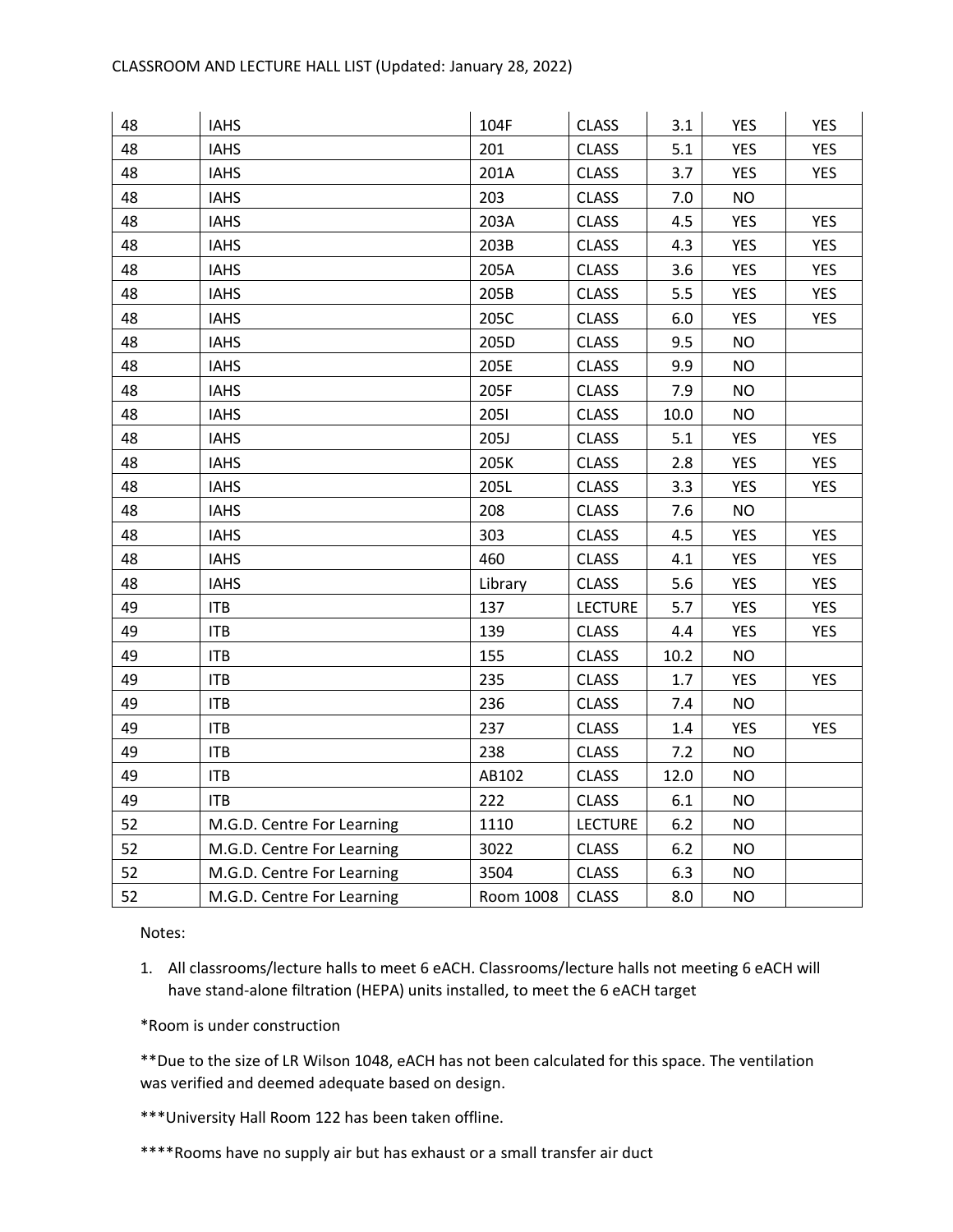| 52 | M.G.D. Centre For Learning | Room 1009 | <b>CLASS</b>   | 7.3     | <b>NO</b>  |            |
|----|----------------------------|-----------|----------------|---------|------------|------------|
| 52 | M.G.D. Centre For Learning | Room 1010 | <b>CLASS</b>   | 6.0     | <b>NO</b>  |            |
| 52 | M.G.D. Centre For Learning | Room 1016 | <b>CLASS</b>   | 5.2     | <b>YES</b> | <b>YES</b> |
| 52 | M.G.D. Centre For Learning | Room 1102 | <b>LECTURE</b> | 3.7     | <b>YES</b> | <b>YES</b> |
| 52 | M.G.D. Centre For Learning | Room 1105 | <b>LECTURE</b> | $5.0\,$ | <b>YES</b> | <b>YES</b> |
| 52 | M.G.D. Centre For Learning | Room 1309 | <b>LECTURE</b> | 4.7     | <b>YES</b> | <b>YES</b> |
| 52 | M.G.D. Centre For Learning | Room 2233 | <b>CLASS</b>   | 6.0     | <b>NO</b>  |            |
| 52 | M.G.D. Centre For Learning | Room 3017 | <b>CLASS</b>   | 6.0     | <b>NO</b>  |            |
| 52 | M.G.D. Centre For Learning | Room 3019 | <b>CLASS</b>   | 6.1     | <b>NO</b>  |            |
| 52 | M.G.D. Centre For Learning | Room 3023 | <b>CLASS</b>   | 3.8     | <b>YES</b> | <b>YES</b> |
| 52 | M.G.D. Centre For Learning | Room 3024 | <b>CLASS</b>   | 6.0     | <b>NO</b>  |            |
| 52 | M.G.D. Centre For Learning | Room 3413 | <b>CLASS</b>   | $6.1\,$ | <b>NO</b>  |            |
| 52 | M.G.D. Centre For Learning | Room 1115 | <b>CLASS</b>   | 13.1    | <b>NO</b>  |            |
| 52 | M.G.D. Centre For Learning | Room 1116 | <b>CLASS</b>   | 12.9    | <b>NO</b>  |            |
| 52 | M.G.D. Centre For Learning | Room 1305 | <b>LECTURE</b> | 4.3     | <b>YES</b> | <b>YES</b> |
| 52 | M.G.D. Centre For Learning | 3010      | <b>CLASS</b>   | 5.9     | <b>YES</b> | <b>YES</b> |
| 52 | M.G.D. Centre For Learning | 3502      | <b>CLASS</b>   | 11.4    | <b>NO</b>  |            |
| 52 | M.G.D. Centre For Learning | 3503      | <b>CLASS</b>   | 9.0     | <b>NO</b>  |            |
| 52 | M.G.D. Centre For Learning | 3505      | <b>CLASS</b>   | 14.6    | <b>NO</b>  |            |
| 52 | M.G.D. Centre For Learning | 3010A     | <b>CLASS</b>   | 6.1     | <b>NO</b>  |            |
| 52 | M.G.D. Centre For Learning | 3412      | <b>CLASS</b>   | 3.8     | <b>YES</b> | <b>YES</b> |
| 52 | M.G.D. Centre For Learning | 3300/B    | <b>CLASS</b>   | 8.9     | <b>NO</b>  |            |
| 52 | M.G.D. Centre For Learning | Room 1307 | <b>LECTURE</b> | 3.8     | <b>YES</b> | <b>YES</b> |
| 52 | M.G.D. Centre For Learning | Room 2218 | <b>CLASS</b>   | 6.1     | <b>NO</b>  |            |
| 52 | M.G.D. Centre For Learning | Room 2221 | <b>CLASS</b>   | 5.0     | <b>YES</b> | <b>YES</b> |
| 52 | M.G.D. Centre For Learning | Room 2225 | <b>CLASS</b>   | 3.2     | <b>YES</b> | <b>YES</b> |
|    |                            | Room      |                |         |            |            |
| 52 | M.G.D. Centre For Learning | 2225A     | <b>CLASS</b>   | 6.0     | <b>NO</b>  |            |
| 52 | M.G.D. Centre For Learning | Room 2230 | <b>CLASS</b>   | $6.0\,$ | <b>NO</b>  |            |
| 52 | M.G.D. Centre For Learning | Room 2232 | <b>CLASS</b>   | 6.0     | <b>NO</b>  |            |
| 52 | M.G.D. Centre For Learning | Room 2242 | <b>CLASS</b>   | $6.0\,$ | <b>NO</b>  |            |
| 52 | M.G.D. Centre For Learning | Room 2243 | <b>CLASS</b>   | 6.0     | <b>NO</b>  |            |
| 52 | M.G.D. Centre For Learning | Room 2244 | <b>CLASS</b>   | 6.2     | <b>NO</b>  |            |

1. All classrooms/lecture halls to meet 6 eACH. Classrooms/lecture halls not meeting 6 eACH will have stand-alone filtration (HEPA) units installed, to meet the 6 eACH target

\*Room is under construction

\*\*Due to the size of LR Wilson 1048, eACH has not been calculated for this space. The ventilation was verified and deemed adequate based on design.

\*\*\*University Hall Room 122 has been taken offline.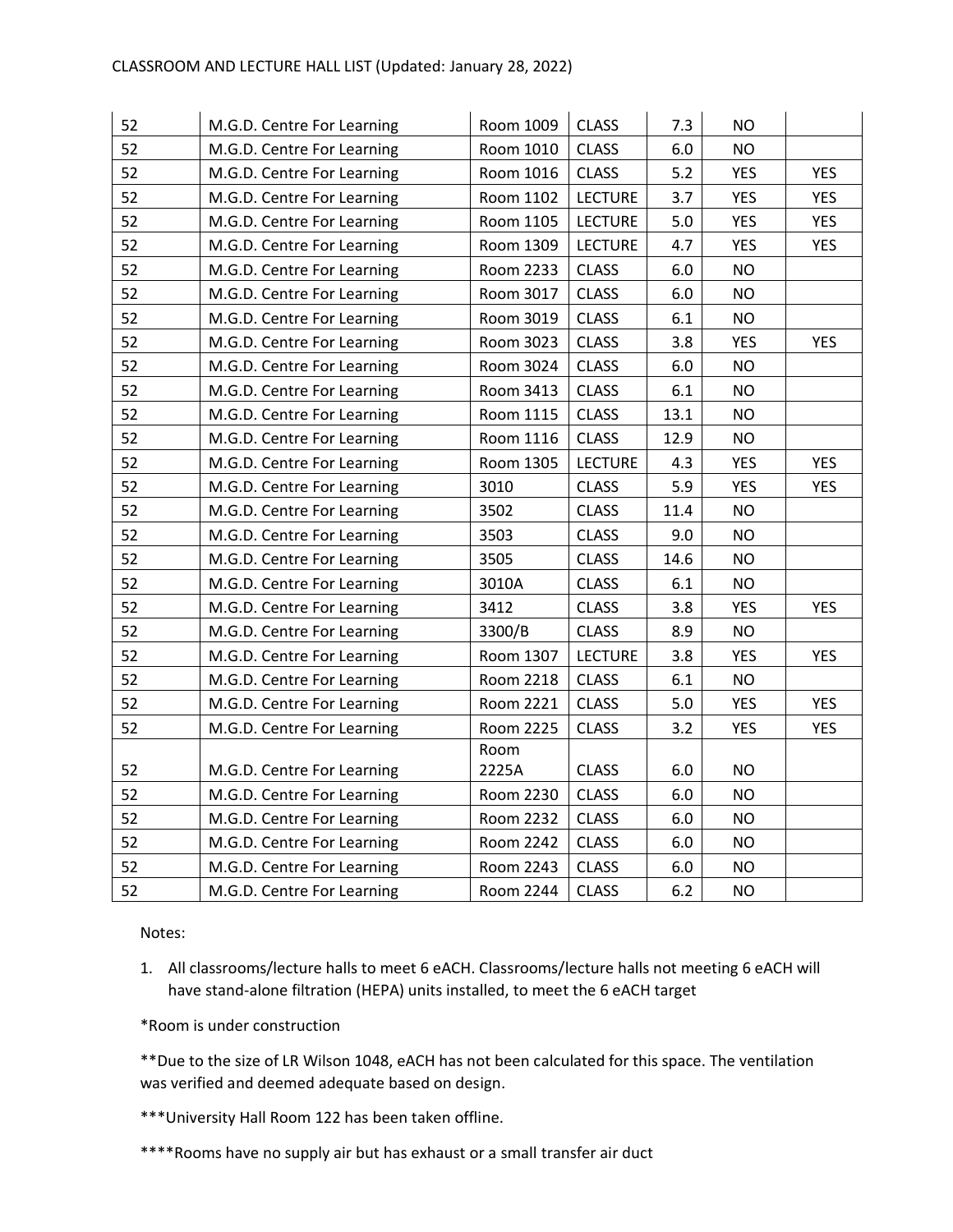| 52 | M.G.D. Centre For Learning | Room 2245      | <b>CLASS</b> | 6.1     | <b>NO</b>  |            |
|----|----------------------------|----------------|--------------|---------|------------|------------|
| 52 | M.G.D. Centre For Learning | Room 2246      | <b>CLASS</b> | 6.0     | <b>NO</b>  |            |
| 52 | M.G.D. Centre For Learning | Room 2247      | <b>CLASS</b> | 6.2     | <b>NO</b>  |            |
| 52 | M.G.D. Centre For Learning | Room 2248      | <b>CLASS</b> | 6.8     | <b>NO</b>  |            |
| 52 | M.G.D. Centre For Learning | Room 2249      | <b>CLASS</b> | 6.1     | <b>NO</b>  |            |
| 52 | M.G.D. Centre For Learning | Room 3012      | <b>CLASS</b> | 6.0     | <b>NO</b>  |            |
| 52 | M.G.D. Centre For Learning | Room 3013      | <b>CLASS</b> | 6.0     | <b>NO</b>  |            |
| 52 | M.G.D. Centre For Learning | Room 3015      | <b>CLASS</b> | 6.1     | <b>NO</b>  |            |
| 52 | M.G.D. Centre For Learning | Room 3016      | <b>CLASS</b> | 6.1     | <b>NO</b>  |            |
| 52 | M.G.D. Centre For Learning | Room 3018      | <b>CLASS</b> | 6.1     | <b>NO</b>  |            |
| 52 | M.G.D. Centre For Learning | Room 3020      | <b>CLASS</b> | 6.1     | <b>NO</b>  |            |
| 52 | M.G.D. Centre For Learning | Room<br>3300/B | <b>CLASS</b> | 11.1    | <b>NO</b>  |            |
| 52 | M.G.D. Centre For Learning | Room 3410      | <b>CLASS</b> | 6.2     | <b>NO</b>  |            |
| 52 | M.G.D. Centre For Learning | Room 3411      | <b>CLASS</b> | $6.0\,$ | <b>NO</b>  |            |
| 56 | <b>ETB</b>                 | 119            | <b>CLASS</b> | 4.9     | <b>YES</b> | <b>YES</b> |
| 56 | <b>ETB</b>                 | 125            | <b>CLASS</b> | 3.8     | <b>YES</b> | <b>YES</b> |
| 56 | <b>ETB</b>                 | 224            | <b>CLASS</b> | 2.4     | <b>YES</b> | <b>YES</b> |
| 56 | <b>ETB</b>                 | 227            | <b>CLASS</b> | 2.4     | <b>YES</b> | <b>YES</b> |
| 56 | <b>ETB</b>                 | 228            | <b>CLASS</b> | 7.8     | <b>NO</b>  |            |
| 56 | <b>ETB</b>                 | 230            | <b>CLASS</b> | 4.9     | <b>YES</b> | <b>YES</b> |
| 56 | <b>ETB</b>                 | 235            | <b>CLASS</b> | 8.9     | <b>NO</b>  |            |
| 56 | <b>ETB</b>                 | 237            | <b>CLASS</b> | 7.9     | <b>NO</b>  |            |
| 56 | <b>ETB</b>                 | 238            | <b>CLASS</b> | 8.8     | <b>NO</b>  |            |
| 56 | <b>ETB</b>                 | 311            | <b>CLASS</b> | 14.9    | <b>NO</b>  |            |
| 56 | <b>ETB</b>                 | 534            | <b>CLASS</b> | 5.2     | <b>YES</b> | <b>YES</b> |
| 56 | <b>ETB</b>                 | 537            | <b>CLASS</b> | 5.5     | <b>YES</b> | <b>YES</b> |
| 56 | <b>ETB</b>                 | B103           | <b>CLASS</b> | 3.5     | <b>YES</b> | <b>YES</b> |
| 56 | <b>ETB</b>                 | <b>B111</b>    | <b>CLASS</b> | 3.1     | <b>YES</b> | <b>YES</b> |
| 56 | <b>ETB</b>                 | 121            | <b>CLASS</b> | 2.8     | <b>YES</b> | <b>YES</b> |
| 56 | <b>ETB</b>                 | 122            | <b>CLASS</b> | 4.7     | <b>YES</b> | <b>YES</b> |
| 56 | <b>ETB</b>                 | 124            | <b>CLASS</b> | 16.1    | <b>NO</b>  |            |
| 56 | <b>ETB</b>                 | 126            | <b>CLASS</b> | 5.0     | <b>YES</b> | <b>YES</b> |

1. All classrooms/lecture halls to meet 6 eACH. Classrooms/lecture halls not meeting 6 eACH will have stand-alone filtration (HEPA) units installed, to meet the 6 eACH target

\*Room is under construction

\*\*Due to the size of LR Wilson 1048, eACH has not been calculated for this space. The ventilation was verified and deemed adequate based on design.

\*\*\*University Hall Room 122 has been taken offline.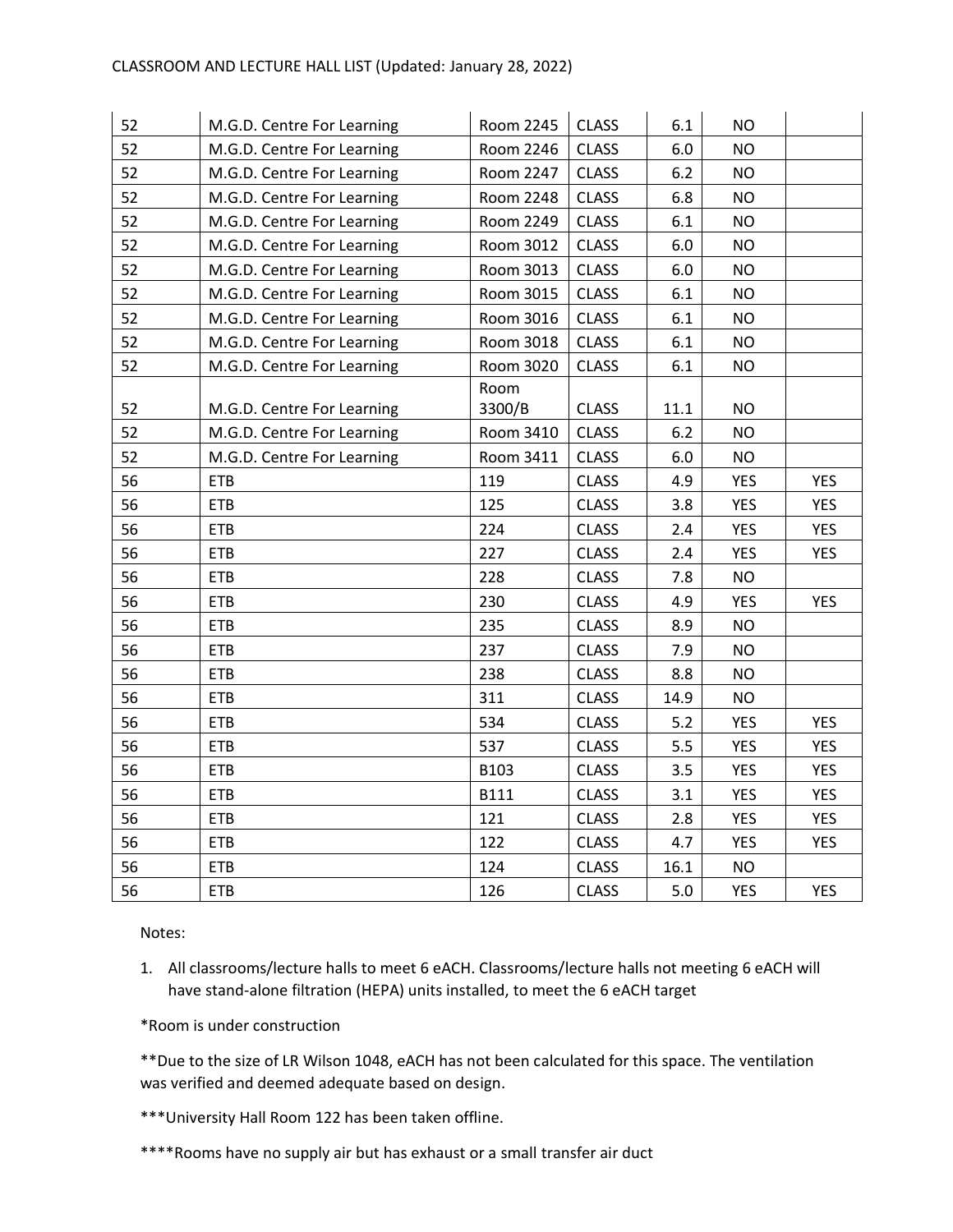| 56              | <b>ETB</b>                   | 234         | <b>CLASS</b>   | 2.9  | <b>YES</b> | <b>YES</b> |
|-----------------|------------------------------|-------------|----------------|------|------------|------------|
| 56              | <b>ETB</b>                   | 236         | <b>CLASS</b>   | 8.6  | <b>NO</b>  |            |
| 56              | <b>ETB</b>                   | 239         | <b>CLASS</b>   | 8.6  | <b>NO</b>  |            |
| 56              | <b>ETB</b>                   | 535         | <b>CLASS</b>   | 4.0  | <b>YES</b> | <b>YES</b> |
| 74              | LR Wilson                    | 1048        | <b>LECTURE</b> | 2.6  | <b>YES</b> | <b>YES</b> |
| 74              | LR Wilson                    | 1055        | <b>CLASS</b>   | 7.9  | <b>NO</b>  |            |
| 74              | LR Wilson                    | 1056        | <b>CLASS</b>   | 9.5  | <b>NO</b>  |            |
| 74              | LR Wilson                    | 1057        | <b>CLASS</b>   | 8.3  | <b>NO</b>  |            |
| 74              | LR Wilson                    | 2001        | <b>CLASS</b>   | 5.3  | <b>YES</b> | <b>YES</b> |
| 74              | LR Wilson                    | 4001        | <b>CLASS</b>   | 9.6  | <b>NO</b>  |            |
| 74              | LR Wilson                    | 5012        | <b>CLASS</b>   | 10.5 | <b>NO</b>  |            |
| 74              | LR Wilson                    | B1006       | <b>CLASS</b>   | 10.6 | <b>NO</b>  |            |
| 74              | LR Wilson                    | B1007       | <b>LECTURE</b> | 5.4  | <b>YES</b> | <b>YES</b> |
| 74              | LR Wilson                    | 1003        | <b>CLASS</b>   | 5.8  | <b>YES</b> | <b>YES</b> |
| 74              | LR Wilson                    | 3001        | <b>CLASS</b>   | 9.0  | <b>NO</b>  |            |
| 74              | LR Wilson                    | 5001        | <b>CLASS</b>   | 6.9  | <b>NO</b>  |            |
| 74              | LR Wilson                    | 2012        | <b>CLASS</b>   | 6.4  | <b>NO</b>  |            |
| 74              | LR Wilson                    | 3017        | <b>CLASS</b>   | 10.6 | <b>NO</b>  |            |
| 89              | <b>PGCLL</b>                 | 124         | <b>CLASS</b>   | 5.9  | <b>YES</b> | <b>YES</b> |
| 89              | <b>PGCLL</b>                 | 127         | <b>LECTURE</b> | 4.9  | <b>YES</b> | <b>YES</b> |
| 89              | <b>PGCLL</b>                 | B131        | <b>CLASS</b>   | 4.6  | <b>YES</b> | <b>YES</b> |
| 89              | <b>PGCLL</b>                 | M12         | <b>CLASS</b>   | 4.7  | <b>YES</b> | <b>YES</b> |
| 89              | <b>PGCLL</b>                 | M16         | <b>CLASS</b>   | 5.3  | <b>YES</b> | <b>YES</b> |
| 89              | <b>PGCLL</b>                 | M21         | <b>LECTURE</b> | 5.0  | <b>YES</b> | <b>YES</b> |
| 89              | <b>PGCLL</b>                 | M22         | <b>CLASS</b>   | 4.1  | <b>YES</b> | <b>YES</b> |
| 89              | <b>PGCLL</b>                 | M24         | <b>CLASS</b>   | 4.5  | <b>YES</b> | <b>YES</b> |
| 89              | <b>PGCLL</b>                 | M25         | <b>CLASS</b>   | 4.4  | <b>YES</b> | <b>YES</b> |
| 89              | <b>PGCLL</b>                 | <b>B138</b> | <b>LECTURE</b> | 10.1 | <b>NO</b>  |            |
| 89              | <b>PGCLL</b>                 | M04         | <b>CLASS</b>   | 5.2  | <b>YES</b> | <b>YES</b> |
| 89              | <b>PGCLL</b>                 | M26         | <b>CLASS</b>   | 4.1  | <b>YES</b> | <b>YES</b> |
| T <sub>13</sub> | <b>Temporary Building 13</b> | 105         | <b>CLASS</b>   | 9.6  | <b>NO</b>  |            |
| T <sub>13</sub> | <b>Temporary Building 13</b> | 125         | <b>CLASS</b>   | 5.2  | <b>YES</b> | <b>YES</b> |
| T <sub>13</sub> | <b>Temporary Building 13</b> | 127         | <b>CLASS</b>   | 1.8  | <b>YES</b> | <b>YES</b> |

1. All classrooms/lecture halls to meet 6 eACH. Classrooms/lecture halls not meeting 6 eACH will have stand-alone filtration (HEPA) units installed, to meet the 6 eACH target

\*Room is under construction

\*\*Due to the size of LR Wilson 1048, eACH has not been calculated for this space. The ventilation was verified and deemed adequate based on design.

\*\*\*University Hall Room 122 has been taken offline.